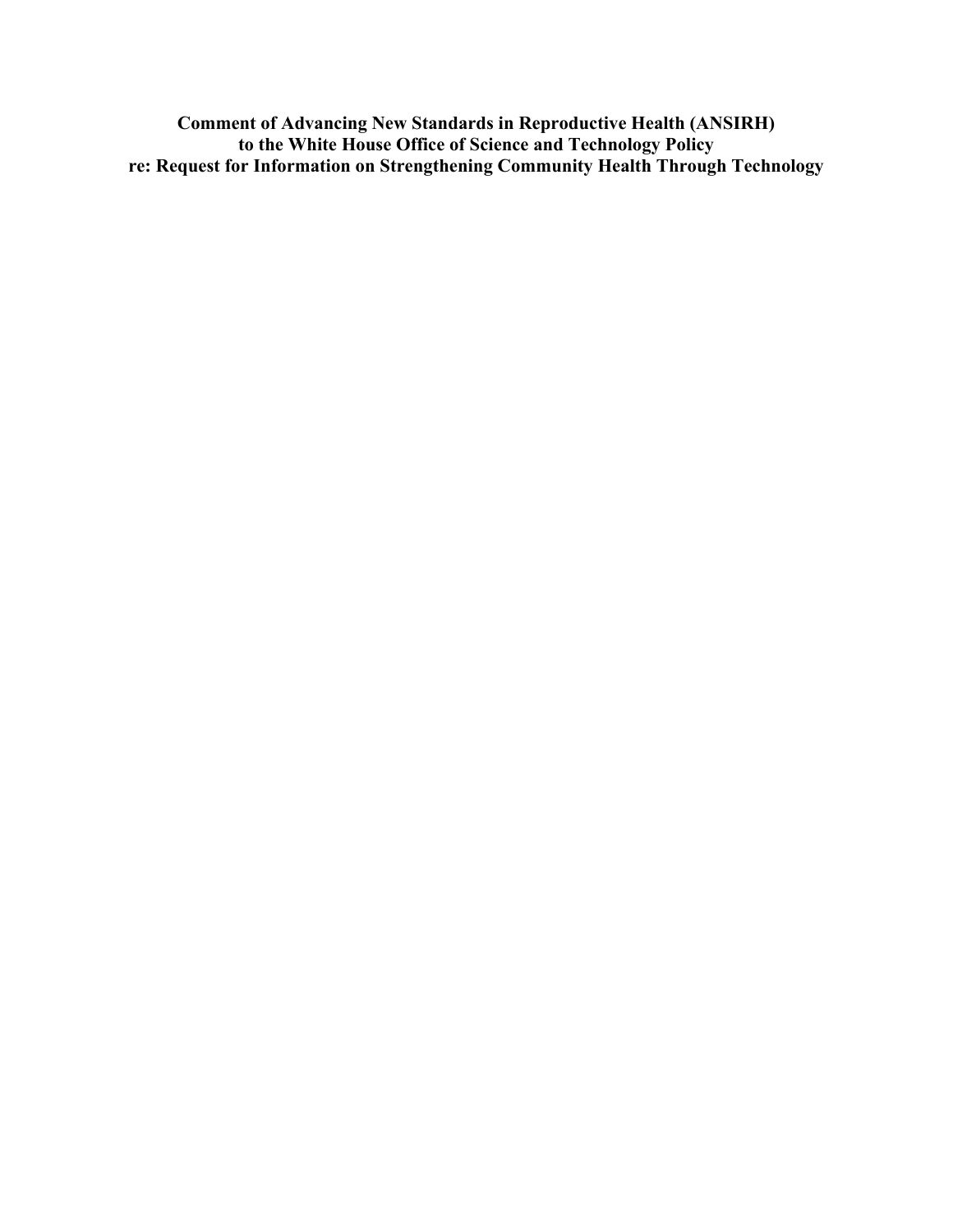ANSIRH appreciates the opportunity to provide information on digital health technologies.<sup>1</sup> We discuss evidence showing that mifepristone—used for medication abortion and medical management of early pregnancy loss—may be dispensed safely and effectively under normal prescription protocols, including, as relevant here, via telemedicine.

Mifepristone is regulated by U.S. Food and Drug Administration (FDA) under a Risk Evaluation and Mitigation Strategy (REMS). Historically, the REMS included 3 requirements: 1) prescribers of mifepristone must be specially certified, 2) mifepristone must be dispensed in person in a clinic, medical office, or hospital, and 3) the patient must sign a Patient Agreement Form. In December 2021, the FDA modified the REMS, eliminating the in-person dispensing requirement; however, the other two requirements of the REMS were retained, and FDA added a requirement that dispensing pharmacies be certified.<sup>2</sup> Extensive research, including from the COVID-19 pandemic when the in-person dispensing requirement was temporarily lifted, confirms that telemedicine is safe and effective for mifepristone, reduces barriers to access, and promotes equity. (Topics 1, 3, 4, and 7). The remaining REMS requirements create confusion and unnecessary barriers to this access, however, and should be eliminated. (Topics 2 and 6).

*Evidence supports the FDA's decision to remove the in-person dispensing requirement for mifepristone and to permit prescriptions via telemedicine.* In each of the four studies on medication abortion provided without in-person clinician dispensing of mifepristone in the U.S., the effectiveness was high, and serious adverse events were uncommon.<sup>3</sup> Two studies involved mailing the medications to patients after a remote clinical evaluation and found similar safety and effectiveness.<sup>4</sup> Recently a study considering nearly 3,800 patients concluded that medication

<sup>&</sup>lt;sup>1</sup> ANSIRH is a program of the Bixby Center for Global Reproductive Health in the Department of Obstetrics, Gynecology, and Reproductive Sciences at the University of California, San Francisco. ANSIRH conducts innovative, rigorous, multidisciplinary research on complex issues related to people's sexual and reproductive lives. This comment was prepared with the assistance of the Democracy Forward Foundation. Please contact Dr. Daniel Grossman or Dr. Ushma Upadhyay (Daniel.Grossman@ucsf.edu; Ushma.Upadhyay@ucsf.edu) for any questions. <sup>2</sup> *Mifeprex (Mifepristone) Information*, U.S. Food & Drug Admin., https://www.fda.gov/drugs/postmarket-drugsafety-information-patients-and-providers/mifeprex-mifepristone-information. 3

Erica Chong et al., *Expansion of a direct-to-patient telemedicine abortion service in the United States and experience during the COVID-19 pandemic*, 104 Contraception 43 (Mar. 27, 2021) (Direct-to-patient telemedicine abortion service; screening ultrasounds were not performed on 52% of participants; 99% of participants said they were satisfied with the service); Daniel Grossman et al., *Medication Abortion With Pharmacist Dispensing of Mifepristone*, 137 Obstetrics & Gynecology 613, 619 (Apr. 2021) (Patients assessed in person with brick-and-mortar pharmacy dispensing; 84.4% of participants reported satisfaction with the pharmacy experience, and there were no adverse events related to pharmacist dispensing); Daniel Grossman et al., *Mail-order pharmacy dispensing of mifepristone for medication abortion after in-person clinical assessment*, 107 Contraception 36 (Mar. 1, 2022) (Mail-order pharmacy after an in-person eligibility assessment; 96.9% success rate, 95.4% of participants reported being satisfied with receiving medications by mail, 89.6% said they would use the mail-order service again if needed. There were no adverse events related to the mail-order pharmacy dispensing); Ushma Upadhyay et al., *Safety and Efficacy of Telehealth Medication Abortions in the US During the COVID-19 Pandemic*, 8 JAMA Network 1, 2 (Aug. 24, 2021) (Online screening of participants and mail-order dispensing of mifepristone; 95% of patients successfully had safe abortions, no patients reported adverse events).

<sup>4</sup> *U.S. Studies on Medication Abortion Without In-Person Clinician Dispensing of Mifepristone*, ANSIRH (Oct. 29, 2021), https://www.ansirh.org/research/brief/us-studies-medication-abortion-without-person-clinician-dispensingmifepristone.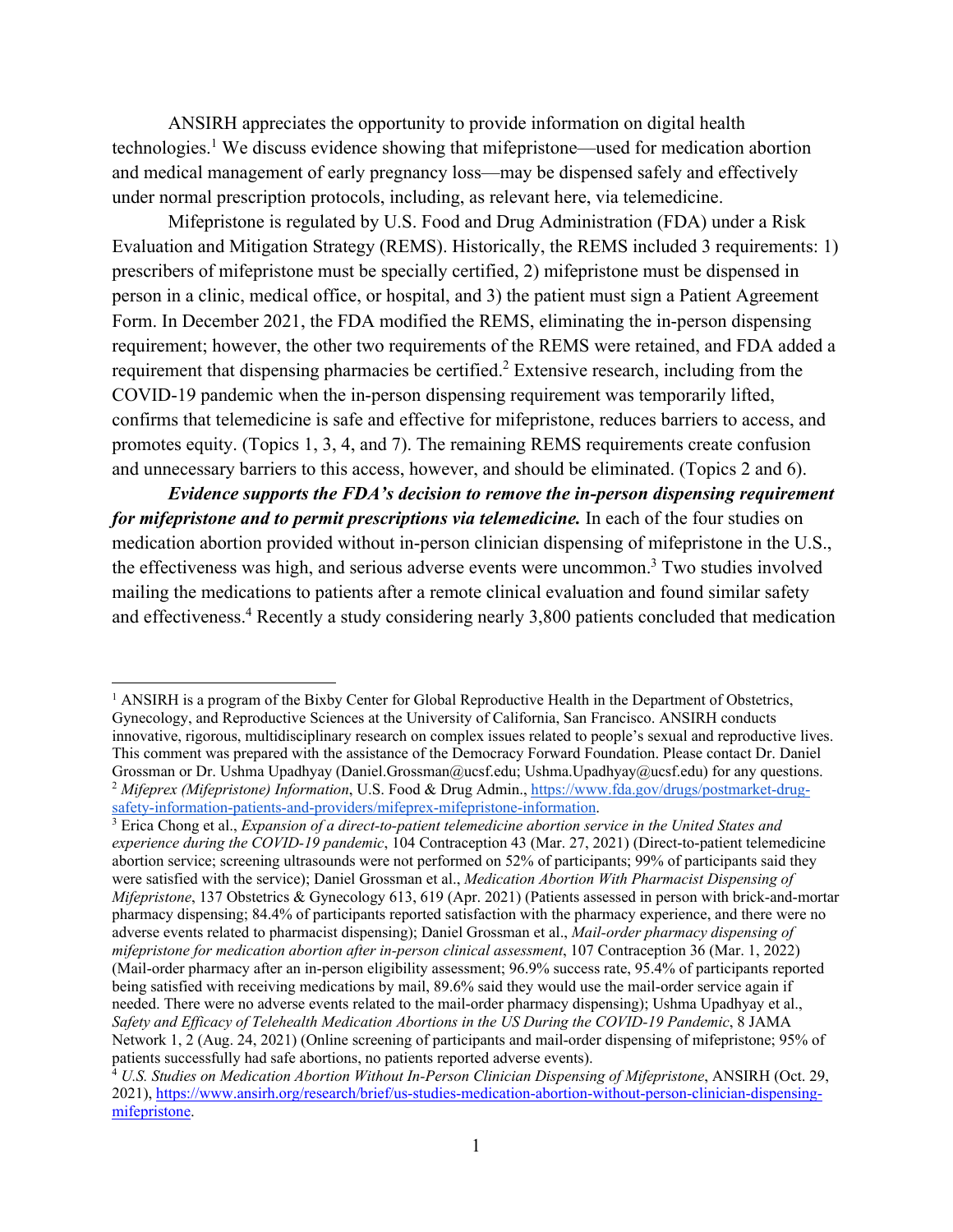abortions dispensed after reviewing a patient's medical history, many via telemedicine, were just as safe and effective as those prescribed after an in-person pelvic exam and/or ultrasound.<sup>5</sup>

*The FDA's decision to maintain certain REMS requirements is not supported by evidence.* REMS restrictions are permitted to assure safe use of a drug if the "inherent toxicity or potential harmfulness" of the drug is such that the restrictions are required to mitigate a "specific serious risk" identified on the drug label.<sup>6</sup> The REMS must be "commensurate" with this risk.<sup>7</sup> But the remaining mifepristone REMS restrictions do not meet this standard. As discussed, mifepristone is safe and effective, making any REMS unnecessary. Nor does evidence suggest that the remaining restrictions mitigate any serious risk. On the contrary, a recent study of abortion patients in Canada shows that after mifepristone became available as a normal prescription, adverse events and complications remained uncommon.8

**1)** *Requiring provider certification to prescribe mifepristone does not contribute to safety.* The current provider certification criteria can be met by any clinician able to assess the duration of pregnancy accurately, diagnose ectopic pregnancies, and assure patient access to emergency services.<sup>9</sup> Combined with the fact that it is a self-certification, and the lack of evidence that it mitigates any identified risk, there is no reason to conclude that it contributes to patient safety.<sup>10</sup> Yet, a provider who has not previously completed the form could not provide timely medication abortion care or medical management of early pregnancy loss to a patient.

**2)** *The patient agreement form does not contribute to safety.* FDA staff previously recommended eliminating this form, saying that it "does not add to safe use conditions for the patient for this REMS and is a burden for patients."11 As FDA staff noted, the information in this form is duplicative of counseling and informed consent standards of care that patients already receive.12 Nothing in the recent REMS modification impacts these correct conclusions.

**3)** *Pharmacy certification is unnecessary.* Pharmacists dispense mifepristone safely and, in the vast majority of cases, were supportive of doing so following brief training.13 This is consistent with the evidence showing that pharmacists safely dispense mifepristone for medication abortion in other countries, including Australia and Canada.14 Neither of the two

<sup>5</sup> Ushma D. Upadhyay et al., *Outcomes and Safety of History-Based Screening for Medication Abortion: A Retrospective Multicenter Cohort Study*, JAMA Internal Med. E1 (Mar. 21, 2022).

 $6$  Risk Evaluation and Mitigation Strategies, 21 U.S.C. § 355-1(f)(1) (2019).

 $7$  *Id.* § 355-1(f)(2)(A).

Laura Schummers et al., *Abortion Safety and Use with Normally Prescribed Mifepristone in Canada*, 386 New Eng. J. of Med. 57 (Dec. 8, 2021).

<sup>9</sup> *Approved Risk Evaluation and Mitigation Strategies (REMS)*, U.S. Food & Drug Admin. (May 14, 2021),

https://www.accessdata.fda.gov/scripts/cder/rems/index.cfm?event=RemsDetails.page&REMS=390. 10 Elizabeth Raymond et al., *Sixteen Years of Overregulation: Time to Unburden Mifeprex*, 376 New Eng. J. of Med. 790, 792 (Feb. 23, 2017).

<sup>&</sup>lt;sup>11</sup> *Summary Review*, Ctr. for Drug Evaluation and Rsch. 1, 25 (Mar. 29, 2016), https://www.accessdata.fda.gov/drugsatfda\_docs/nda/2016/020687Orig1s020SumR.pdf. 12 *Id.* 

<sup>&</sup>lt;sup>13</sup> Shelly Kaller, *Pharmacists' knowledge, perspectives, and experiences with mifepristone dispensing for medication abortion, 61 J. of the Am. Pharmacists Ass'n 785 (2021).* 

<sup>&</sup>lt;sup>14</sup> Daniel Grossman & Philip Goldstone, *Mifepristone by prescription: a dream in the United States but reality in Australia*, 92 Contraception 186 (June 19, 2015); *Health Canada Updates Prescribing and Dispensing Information*